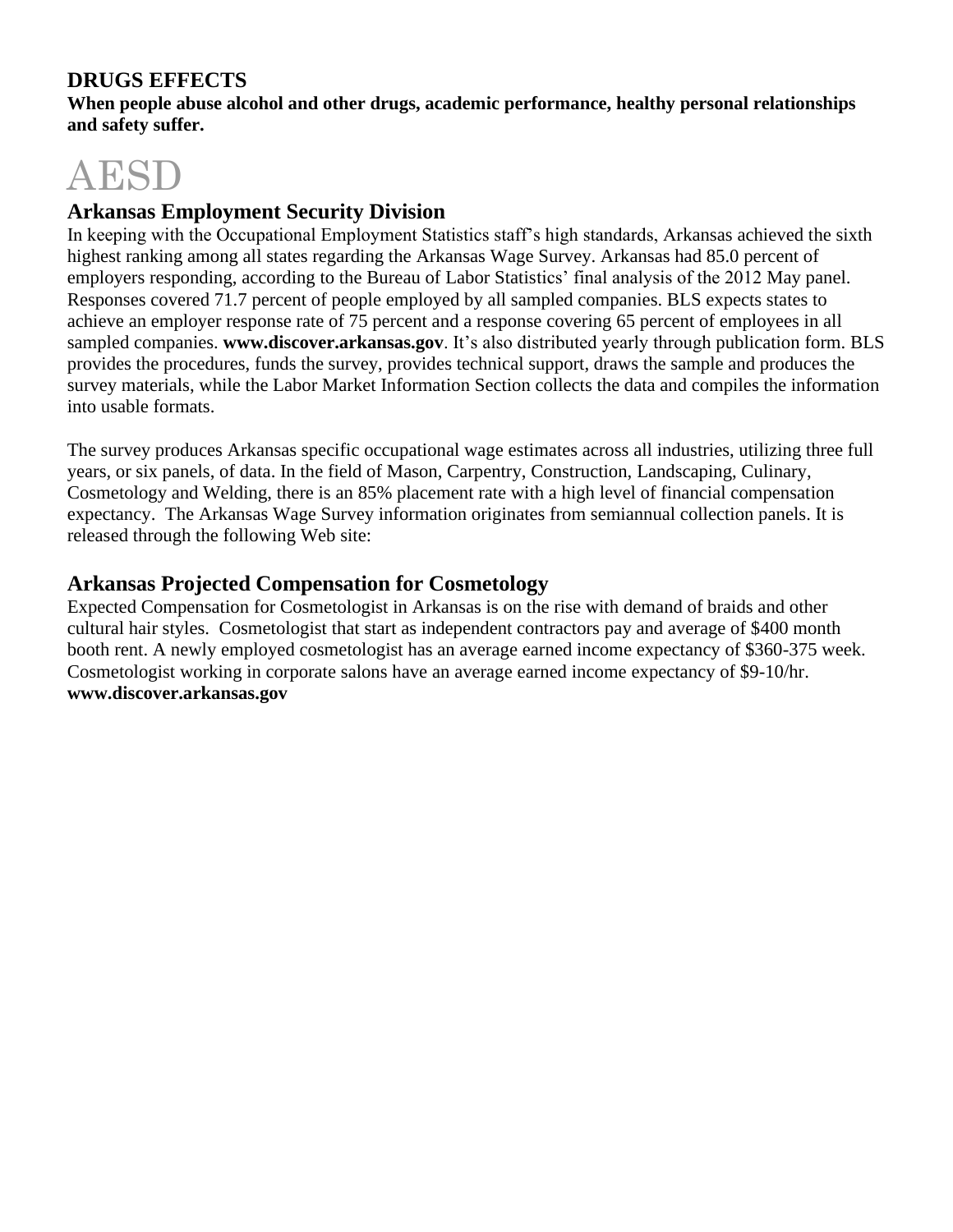# **CAMPUS – 2021-2022 SECURITY REPORT**

## **Velvatex College of Beauty Culture 2021-2022**

### **CRIME STATISTICS**

| <b>Classification</b>              | 2019 | 2020 | 2021 |
|------------------------------------|------|------|------|
| <b>Murders</b>                     |      |      |      |
| <b>Robberies</b>                   |      |      |      |
| <b>Burglaries</b>                  |      |      |      |
| <b>Sex Offenses</b>                |      |      |      |
| <b>Aggravated Assaults</b>         |      |      |      |
| <b>Motor Vehicle Thefts</b>        |      |      |      |
| <b>Arrest Weapons Possession 0</b> |      |      |      |
| <b>Arrest Liquor Possession</b>    | o    |      |      |
| <b>Drug Abuse violations</b>       |      |      |      |

**Little Rock Police Officers and the Community Alert Center make periodic drive through on campus daily. Anyone suspicious hanging around campus in a parked care, walking through parking lot, driving slowly, or acting any way that would cause alert, should be reported immediately to Velvatex College Administration and/or the appropriate law enforcement authority. The Administrator will report all suspicious activities to the appropriate authority.**

**Important Numbers to Remember**

| <b>Little Rock Police Department</b>      | 371-4617       |
|-------------------------------------------|----------------|
| <b>Little Rock Fire Department</b>        | 371-4829       |
| <b>Emergency Services</b>                 |                |
| (Fire, Police, Ambulance)                 | 911            |
| <b>Poison Control</b>                     | 1-800-376-4766 |
| Rape Crisis Inc.                          | 663-3334       |
| <b>National Domestic Violence Hotline</b> | 1-800-799-7233 |
| <b>Alcohol and Other Drug Information</b> | 1-800-729-6686 |
| <b>National Institute on Drug Abuse</b>   | 1-800-662-HELP |

**\*\*\*\*ALL STUDENTS, FACULTY, AND STAFF ARE ENCOURTAGED TO PROMPTLY AND ACCURATELY REPORT ALL SUSPICIOUS**

#### **ACTIVITY TO VELVATEX COLLEGE ADMINISTRATION AND/OR OTHER APPROPRIATE AUTHORITY.**

#### **Sexual Assault**

Sexual assault is generally defined as attempted or actual unwanted sexual activity. Sexual assault generally fail into one of two categories: forcible and no-forcible sex offenses. As used in this policy, the term "sexual assault" is generally descriptive of conduct specifically proscribed as rape, carnal abuse, sexual misconduct, sexual abuse, and sodomy under the Arkansas Code Annotated 5-4-101 through 123.

For immediate Help on Campus

- Notify Velvatex Administration
- Dial 911 from any telephone
- Call Rape Crisis Hotline 663-3334
- Prosecutor's Victim Assistance Program 370-5641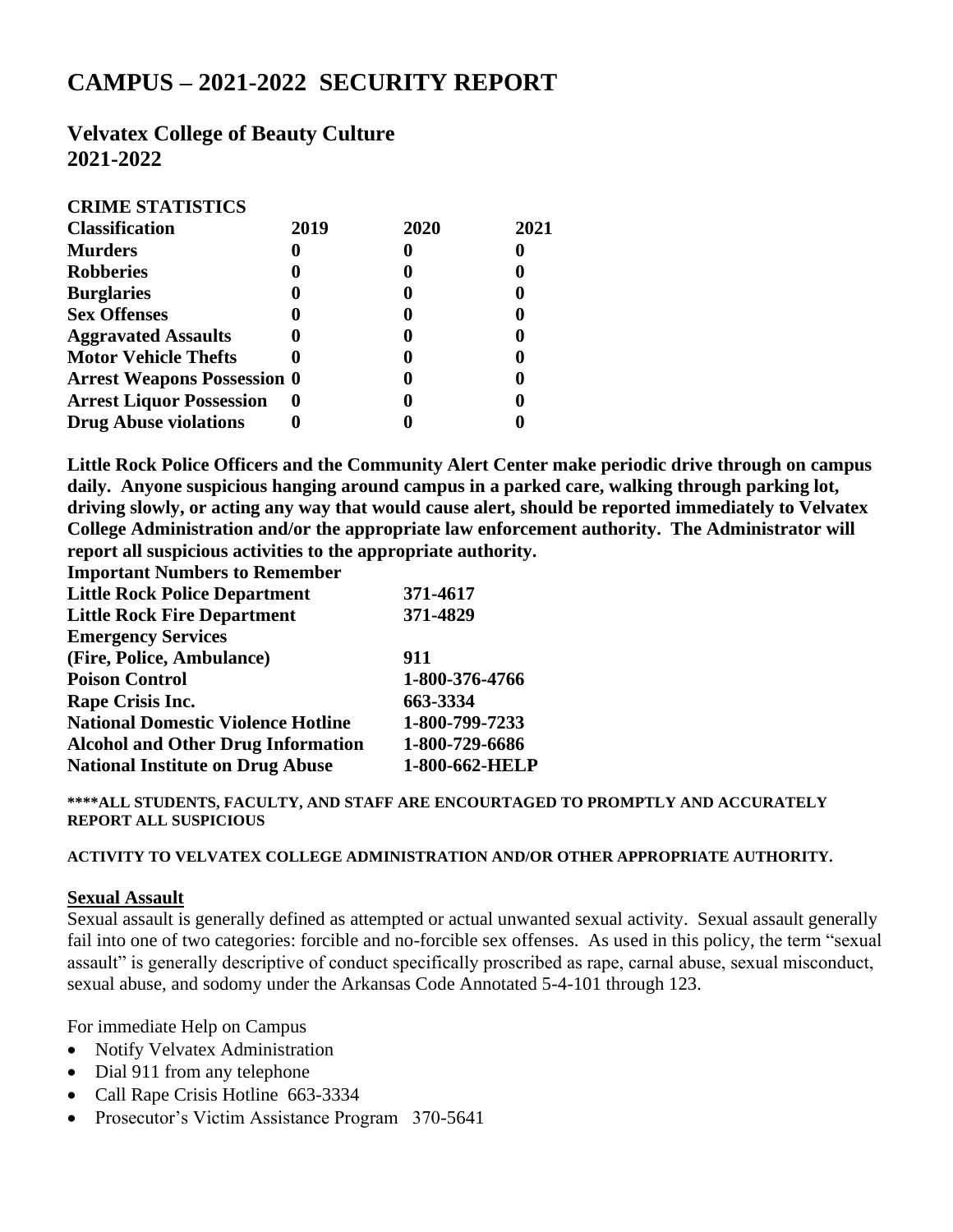Any of these offices can help you get medical aid and provide other necessary support. Velvatex will make all possible efforts to change the academic situations of the victim if reasonably possible. Assistance with locating appropriate counseling and therapy will be provided by Administration. There are clinics in the community that operate on a sliding fee scale or have delayed payment plans.

## **Reporting the Assault**

Address the immediate physical and emotional trauma is of paramount importance. Due to the nature and value of evidence, it is important that any sexual assault be reported as soon as possible. A complaint should be filed with the College within thirty (30) days of the incident. A victim of sexual assault has several options in reporting the incident.

- 1. Report incident to Velvatex Administration and/or
- 2. Report the incident directly to LRPD

Alcohol and Other Drug Prevention Program and Policy

Velvatex College is committed to a drug-free environment and to the elimination of drug abuse on campus and beyond. Velvatex complies with the standards set forth by the Drug Free workplace Act 1988 and the Drug-Free Schools and Communities Act Amendments of 1989. The college expects students and employees to obey applicable local, state, and federal laws and to adhere to the behavioral standards and standards of conduct regarding the use and abuse of alcohol and other drugs on Velvatex College premises.

The Standards of Conduct and College Sanctions

- 1. Any student, employee or student/faculty group giving or in any way transferring controlled substance to another person or selling or manufacturing a controlled substance while attending classes as a student and/or while on the job, on College premises or related premises will be subject to discipline up to and including termination, suspension, and/or referral to the authorities for prosecution.
- 2. All sanctions or disciplines will be at the sole discretion of Administration and the proper law enforcement.

Alcohol and Drug Abuse Education is offered at Black Community Development Center and other community organizations throughout Little Rock. Crime Prevention and Campus Security Policies can be located within your handbook and is made available annually to all students and staff. Sex offenders moving into the area are required by law to notify local authorities of their address and location. Such offenders' photos are posted on the class bulletin board for the view by all students and staff.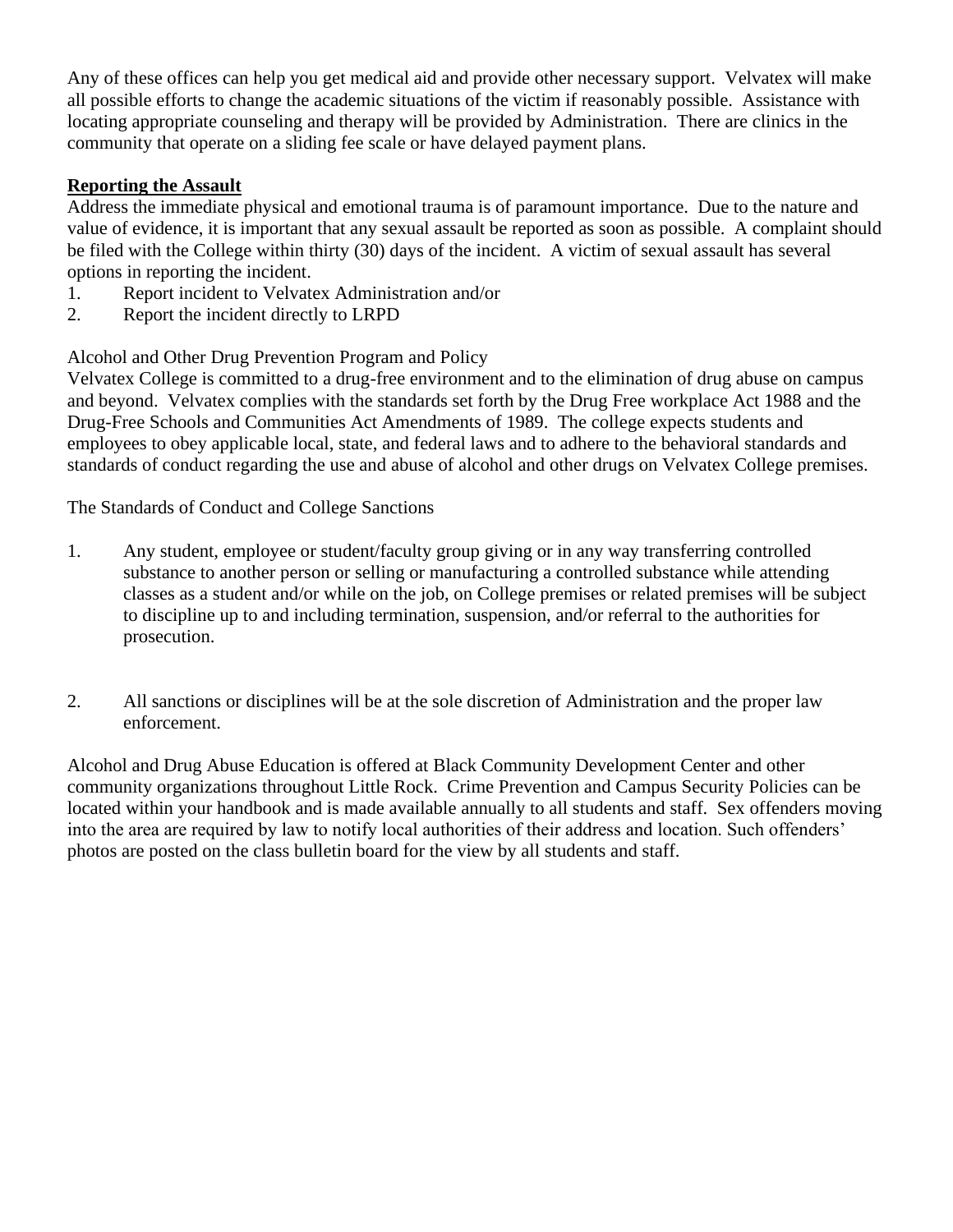## **PROFESSIONAL ASSISTANCE REFERRAL POLICY**

## **Velvatex is DRUG FREE**

Velvatex is in partnership with Better Community Development (BCD) Treatment Center to provide drug and alcohol counseling, as well as treatment, for re-entry programs. If a student or employee test positive for drugs or in possession of drugs or alcohol on campus, Velvatex will refer that individual to BCD for treatment. Students or staff refusing treatment will be dismissed. Students will be monitored after successfully completing BCD.

## **EMPLOYMENT**

Velvatex College will provide referrals and community resources to students and staff for employment preparation assistance, individual and family counseling, supplemental food, daycare providers, transportation, and education assistance (tutoring).